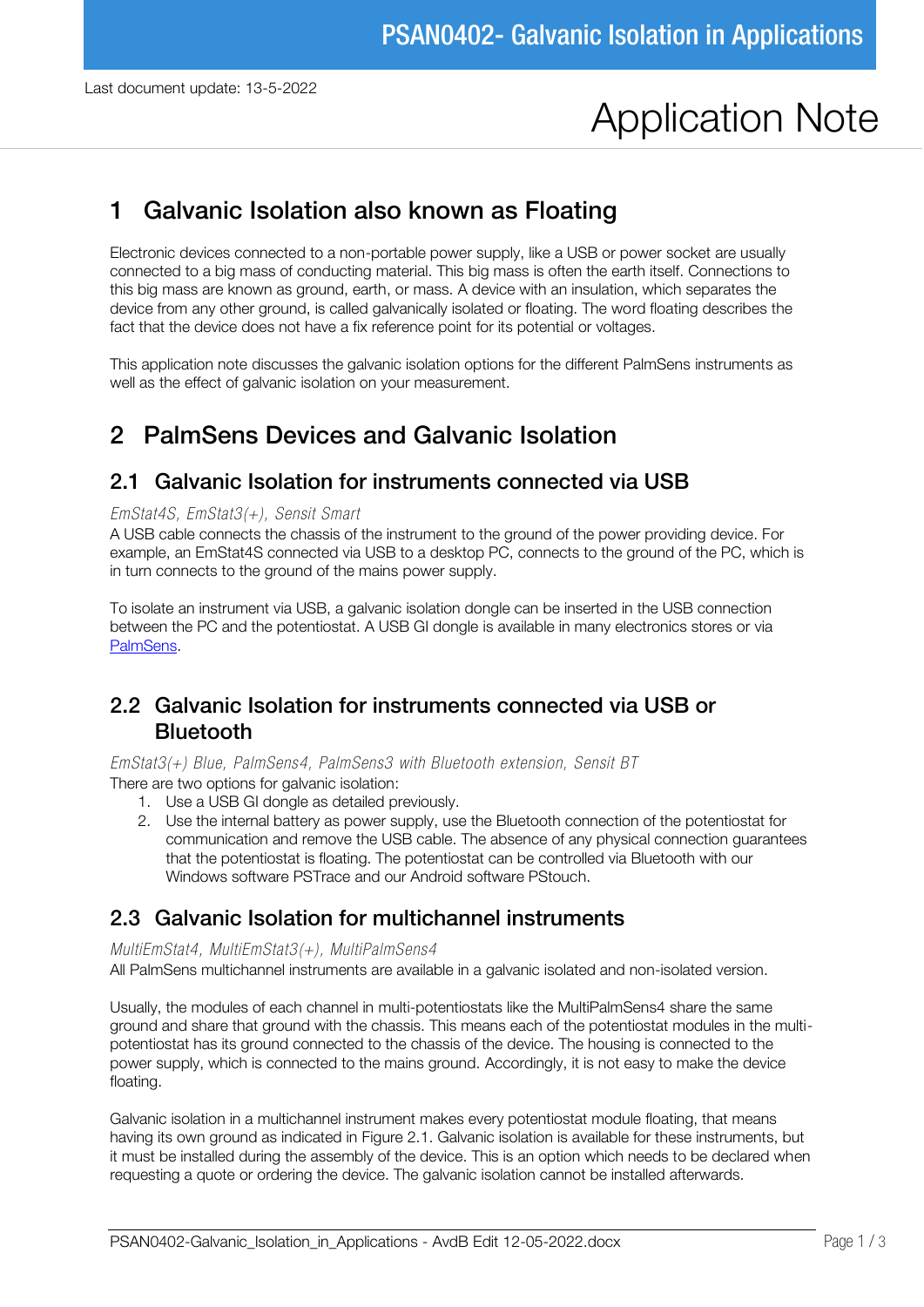

*Figure 2.1 a) Scheme of a MultiPalmSens4 with its PCBs; b) MultiPalmSens4 with yellow halo indicating the same ground; c) MultiPalmSens4 with Galvanic Isolation and indication of different ground by different colored halos*

# 3 Effects of Galvanic Isolation

Galvanic isolation makes sure no current can flow from one channel to another channel or from one channel to the common ground. Galvanic isolation therefore creates a non-conductive separation between the channels. The part of the system that is galvanically isolated, has no connection to a common ground and in the majority of situations no other common connection to the other potentiostatchannels. This status is also known as floating or earth / ground potential free. The removal of the ground connection can have some impacts on certain measurements.

Galvanic isolation is often requested for multi-channel devices. The main application for floating instruments is to have shared electrochemical cells or electrolytes with different potentiostat-channels. Without galvanic isolation it is not possible to operate multiple 2- or 3-electrode systems in the same cell.

The potentiostat-channels in a galvanically isolated instrument typically use the common ground as working electrode potential, which is difficult to imagine for electrochemists. In a multichannel potentiostat without galvanic isolation, multiple potentiostat-channels will start to cross talk when used in the same electrochemical cell. The cross talk goes via the shared ground due to a common chassis, a connection to the protection contacts in a USB plug or a power socket. If all potentiostat-channels are floating, there won't be any cross talk, because there is no internal connection.

Another reason to use a floating instrument is to avoid ground loops. If two points in your systems are meant to be ground, but, have a potential difference between them (the potential of the ground is not uniform) then noise is induced. For this reason, a common practice is to ground your devices "star shaped". This means all ground connection of your devices should be connected to the same spot. This is usually a point at the Faraday cage, because it has the biggest mass and doesn't charge easily. And one point at the Faraday cage means here a physical small area, so all connectors should be next to each other leading like the rays of a star away from one point. Of course, if you remove the connection to